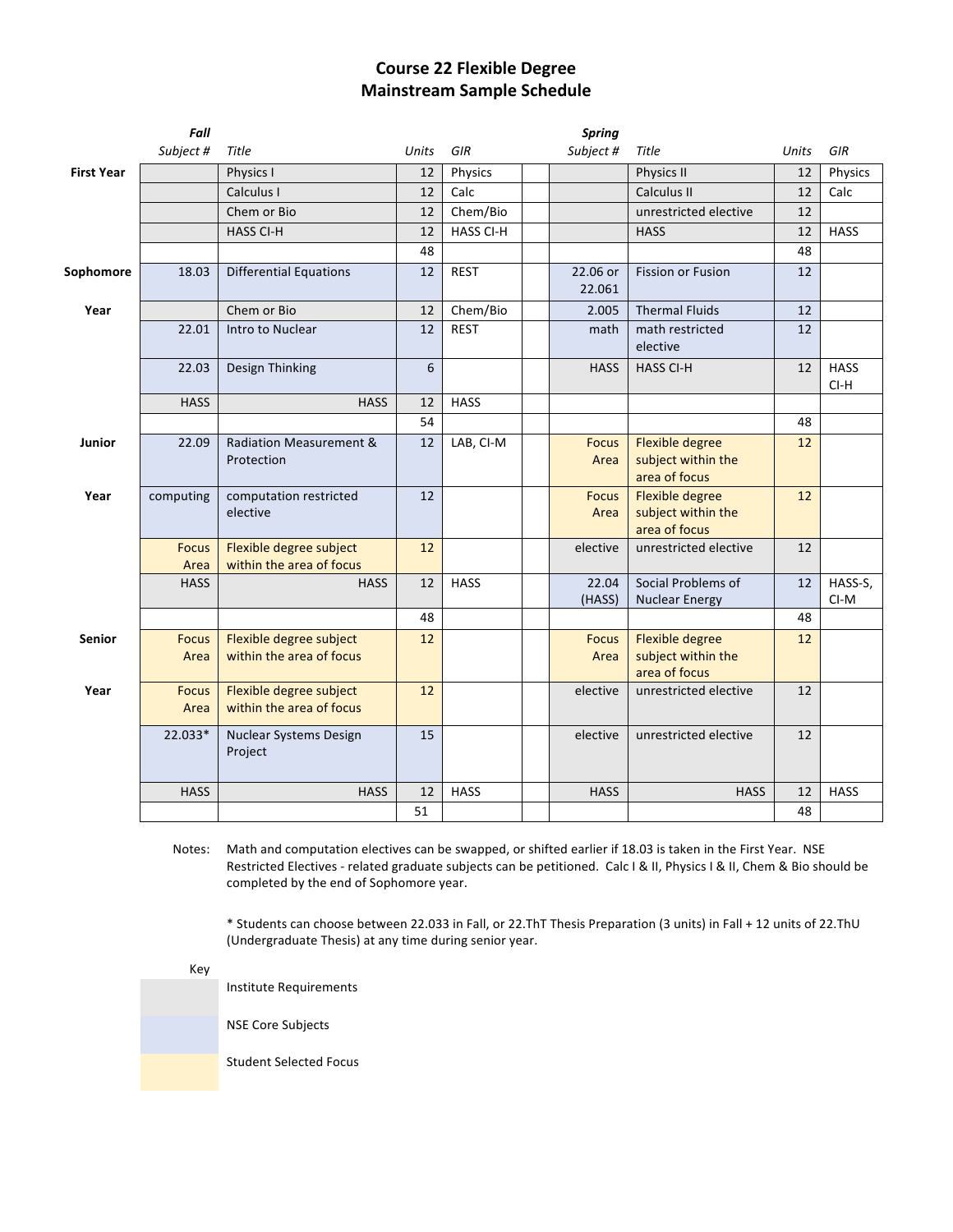## **Course 22 Flexible Degree Sophomore Year Late Entry Sample Schedule**

|                   | Fall                 |                                                     |          |                  | <b>Spring</b>        |                                                               |              |                       |
|-------------------|----------------------|-----------------------------------------------------|----------|------------------|----------------------|---------------------------------------------------------------|--------------|-----------------------|
|                   | Subject #            | Title                                               | Units    | GIR              | Subject #            | Title                                                         | <b>Units</b> | GIR                   |
| <b>First Year</b> |                      | Physics I                                           | 12       | Physics          |                      | Physics II                                                    | 12           | Physics               |
|                   |                      | Calculus I                                          | 12       | Calc             |                      | Calculus II                                                   | 12           | Calc                  |
|                   |                      | Chem or Bio                                         | 12       | Chem/Bio         |                      | unrestricted elective                                         | 12           |                       |
|                   |                      | <b>HASS CI-H</b>                                    | 12       | <b>HASS CI-H</b> |                      | <b>HASS</b>                                                   | 12           | <b>HASS</b>           |
|                   |                      |                                                     | 48       |                  |                      |                                                               | 48           |                       |
| Sophomore         | elective             | unrestricted elective                               | 12       |                  | 18.03                | <b>Differential Equations</b>                                 | 12           | <b>REST</b>           |
| Year              |                      | Chem or Bio                                         | 12       | Chem/Bio         | 2.005                | <b>Thermal Fluids</b>                                         | 12           |                       |
|                   | elective             | unrestricted elective                               | 12       |                  | math                 | math restricted<br>elective                                   | 12           |                       |
|                   | <b>HASS</b>          | <b>HASS</b>                                         | 12       |                  | <b>HASS</b>          | <b>HASS CI-H</b>                                              | 12           | <b>HASS</b><br>$CI-H$ |
|                   |                      |                                                     | 48       |                  |                      |                                                               | 48           |                       |
| Junior            | 22.01                | Intro to Nuclear                                    | 12       | <b>REST</b>      |                      |                                                               |              |                       |
| Year              | 22.03                | Design Thinking                                     | 6        |                  | 22.06 or<br>22.061   | <b>Fission or Fusion</b>                                      | 12           |                       |
|                   | computing            | computation restricted<br>elective                  | 12       |                  | <b>Focus</b><br>Area | <b>Flexible degree</b><br>subject within the<br>area of focus | 12           |                       |
|                   | <b>Focus</b><br>Area | Flexible degree subject<br>within the area of focus | 12       |                  | elective             | unrestricted elective                                         | 12           |                       |
|                   | <b>HASS</b>          | <b>HASS</b>                                         | 12<br>54 | <b>HASS</b>      | 22.04<br>(HASS)      | Social Problems of<br><b>Nuclear Energy</b>                   | 12<br>48     | HASS-S,<br>CI-M       |
| <b>Senior</b>     | 22.09                | <b>Radiation Measurement &amp;</b><br>Protection    | 15       | LAB, CI-M        | 22.ThU*              | <b>Undergraduate Thesis</b>                                   | 12           |                       |
| Year              | $22.ThT*$            | Undergraduate Thesis<br><b>Tutorial</b>             | 3        |                  | <b>Focus</b><br>Area | <b>Flexible degree</b><br>subject within the<br>area of focus | 12           |                       |
|                   | <b>Focus</b><br>Area | Flexible degree subject<br>within the area of focus | 12       |                  | <b>Focus</b><br>Area | <b>Flexible degree</b><br>subject within the<br>area of focus | 12           |                       |
|                   | <b>Focus</b><br>Area | Flexible degree subject<br>within the area of focus | 12       |                  | <b>HASS</b>          | <b>HASS</b>                                                   | 12           | <b>HASS</b>           |
|                   | <b>HASS</b>          | <b>HASS</b>                                         | 12       | <b>HASS</b>      |                      |                                                               |              |                       |
|                   |                      |                                                     | 54       |                  |                      |                                                               | 48           |                       |

Notes: Math and computation electives can be swapped, or shifted earlier if 18.03 is taken in the First Year. NSE Restricted Electives - related graduate subjects can be petitioned. Calc I & II, Physics I & II, Chem & Bio should be completed by the end of Sophomore year.

\* Students can choose between 22.033 in Fall, or 22.ThT Thesis Preparation (3 units) in Fall + 12 units of 22.ThU (Undergraduate Thesis) at any time during senior year.

Key

Institute Requirements

**NSE Core Subjects** 

Student Selected Focus